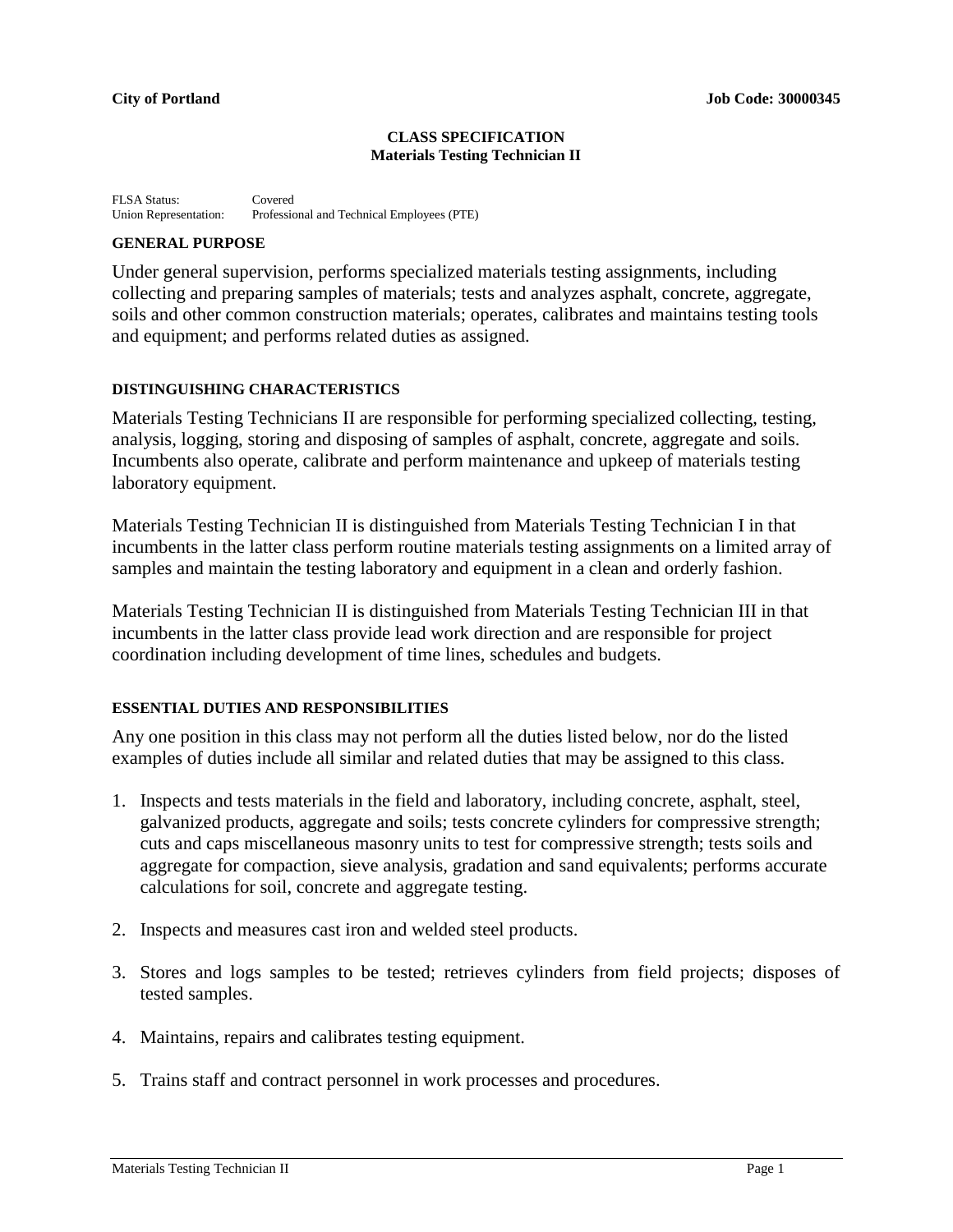6. Responds to requests for technical information from City inspection staff, Construction Project Managers, and the public.

## **MINIMUM QUALIFICATIONS**

### **Knowledge of:**

- 1. Terminology, methods, practices, techniques and nomenclature used in materials testing in various situations.
- 2. Modern materials testing procedures, standards and requirements, including American Society of Testing Materials (ASTM) and American Association of State Highway and Transportation Officials (AASHTO) procedures.
- 3. Operation and use of materials testing equipment, including Oregon Department of Transportation (ODOT) test methods, standards and procedures.
- 4. Construction and manufacturing methods and specifications related to materials tested.
- 5. Algebra, geometry and trigonometry as applied to testing formulas.
- 6. City operating policies and departmental work procedures and quality standards.
- 7. Standard procedures for storing and disposing of samples.

#### **Ability to:**

- 1. Conduct a wide variety of materials testing assignments, including sampling and testing concrete, soil and aggregate for various physical properties.
- 2. Properly calibrate, operate and maintain materials testing equipment.
- 3. Record, read and interpret field and laboratory notes.
- 4. Perform materials testing computations and record results.
- 5. Establish and maintain effective working relationships with bureau management and staff, contractors and others encountered in the course of work.

#### **Training and Experience:**

A typical way of obtaining the knowledge, skills and abilities outlined above is graduation from high school, trade school or vocational school, or G.E.D. equivalent; and two years of materials testing experience; or an equivalent combination of training and experience. Experience in a public agency is preferred.

#### **Licenses; Certificates; Special Requirements:**

A valid state driver's license may be required for certain assignments.